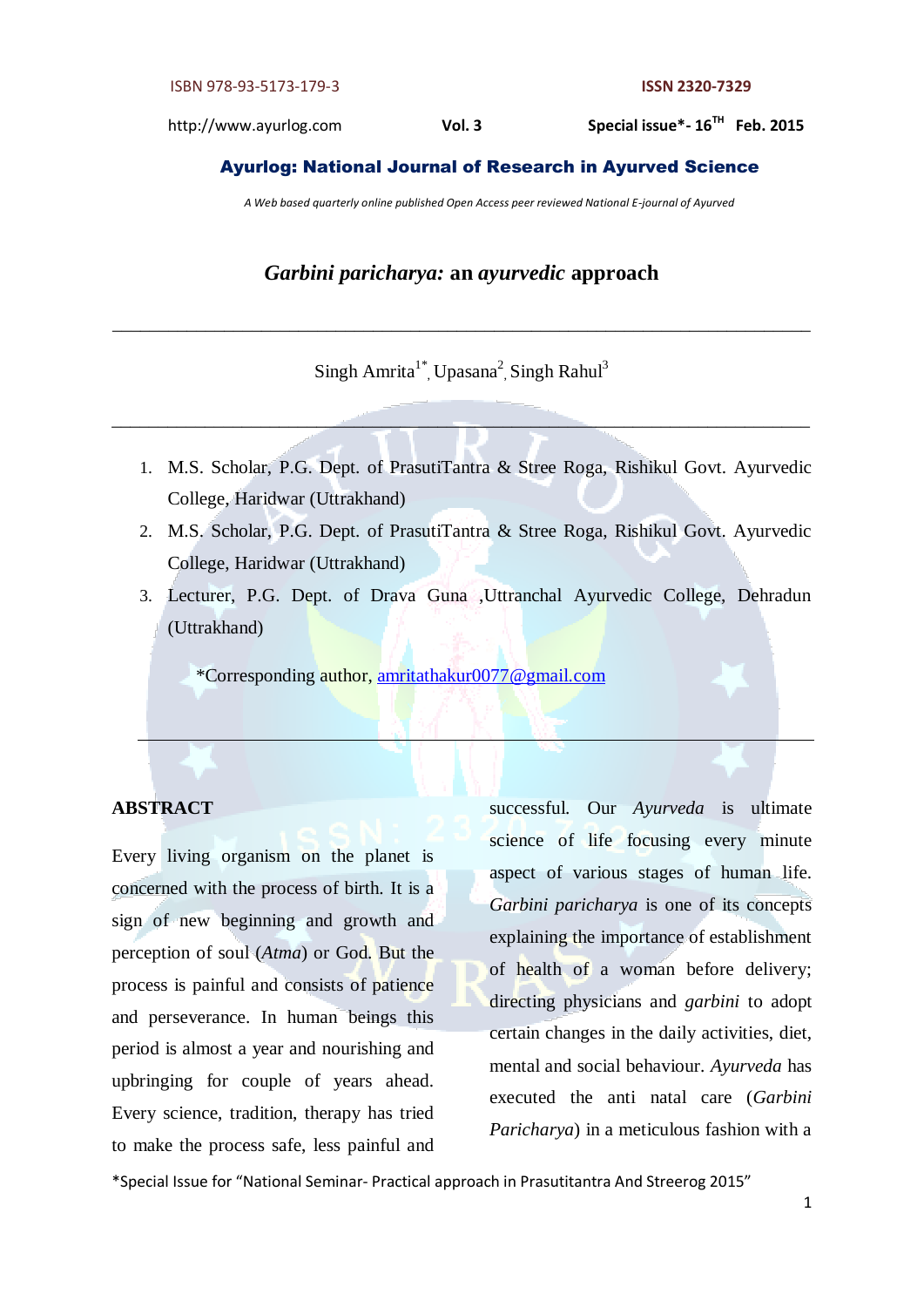Special issue\*-16<sup>TH</sup> Feb. 2015

#### Ayurlog: National Journal of Research in Ayurved Science

*A Web based quarterly online published Open Access peer reviewed National E-journal of Ayurved*

scientific background, focusing on every aspect required to cherish and replenish the health of woman and avoid complications during delivery.

 The basic principle of *Ayurveda* is " *Swaasthasya swastha rakshanam aathurasya vikar prasamanam* " To maintain *swastha rakshanam* of *garbini* our *aacharyas* has developed a concept, about the diet, behaviour, conduct, medication during pregnancy that a pregnant woman should do and don'ts. *Ayurveda* emphasize much on dietetics and daily regimens than the medicines. Medicines have given  $2<sup>nd</sup>$  priority. The dietetics and daily regimen prescribed for the pregnant women having normal

# **INTRODUCTION:**

Development of a good offspring depends upon the daily and monthly regimen of the mother. *Ayurveda* prescribes some set of rules which are very important for every pregnant woman. It contains various details related to *Ahara* [nutrition], *Vihara* [lifestyle] and *Vichara* [thought process] which women have to follow at the different stages of pregnancy. These are

development of foetus, women remains healthy and delivers the child possessing good health. By use of these regimens foetal membrane, vaginal canal, abdomen, sacral region, flanks become soft*, vayu* moves in right direction, faeces and placenta are excreted or expelled easily by their respective passages. A woman gains strength and easily delivers at proper time. So by following proper *Ayurvedic garbini paricharya* would result in proper development of foetus and prepare pregnant women for *sukhprasava* physically, psychologically and spiritually.

**KEYWORDS:** *Garbini paricharya*, dietetics and daily regimen, *sukhprasava*

the well-documented description of caring for pregnant women, under the heading of *Garbhini Paricharya* (Antenatal care). The regimen prescribes practices for each month and stage of pregnancy. These systems are, in fact, diligently followed as traditional practices in innumerable households even today. These *Ahara, Vihara* and *Vichara* have direct effect on both child and mother. The proper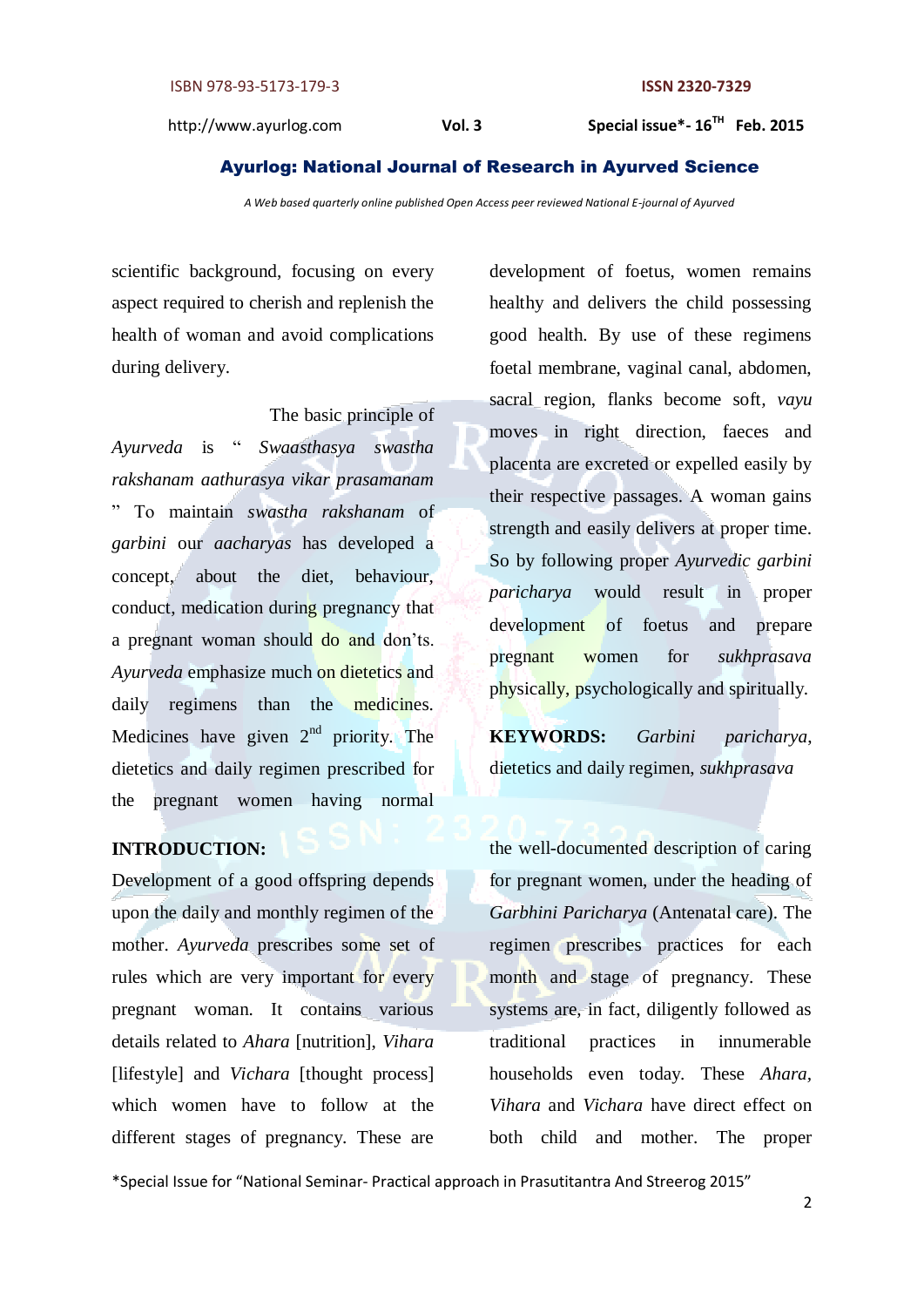Special issue\*-16<sup>TH</sup> Feb. 2015

#### Ayurlog: National Journal of Research in Ayurved Science

*A Web based quarterly online published Open Access peer reviewed National E-journal of Ayurved*

"*Garbhini* Paric*harya"* would results in the proper growth of the foetus, its delivery, the health of the mother and thus her ability to withstand the strain of labour.

The whole *Garbhini Paricharya* can be discussed under three main headings.

1. *Masanumasika Pathya*: month wise dietary regimens

*2. Garbhopaghatakara Bhavas:* regimens and articles that is harmful

3. *Garbhasthapaka dravyas*: substances which are helpful for pregnancy

*Masanumasika pathya* **(month wise**  dietary regimen): During pregnancy fetus starts to get nutrition from mother through placenta. Adequate nutrition is needed for monthly constant and proper development of embryo. The requirement of nutrition varies according to development of fetus. Thus the dietetic requirements of the mother also changes month wise. By following these dietetic regimens prescribed, the pregnant woman remains healthy and delivers a child having good health, energy, strength, complexion and voice. The child would also be well-built.

Having importance of this change in requirements, the *Ayurvedic aacharyas*  have given in detail the month wise dietetic regimen known as *masanumashika paricharya* (monthly regimen) for woman right from the first month up to the ninth month of pregnancy.

The monthly regimen helps in:

1. Softening of placenta (*apara*), pelvis,waist, sides of the chest and back

2. Downward movement of *vata (vataanulomana*) - this is needed for the normal expulsion of foetus during delivery.

3. Normalization of the urine and stool and their elimination with ease

4. Promotion of strength and complexion

5. Delivery with ease of a healthy child endowed with excellent qualities in proper time

Diet and Dietetic rules have been given greater importance. It changes in accordance with the growth of the fetus in the womb and at the same time ensures health of the mother. By following these dietetic regimens prescribed, the pregnant woman, having normal development of foetus, remains healthy and delivers a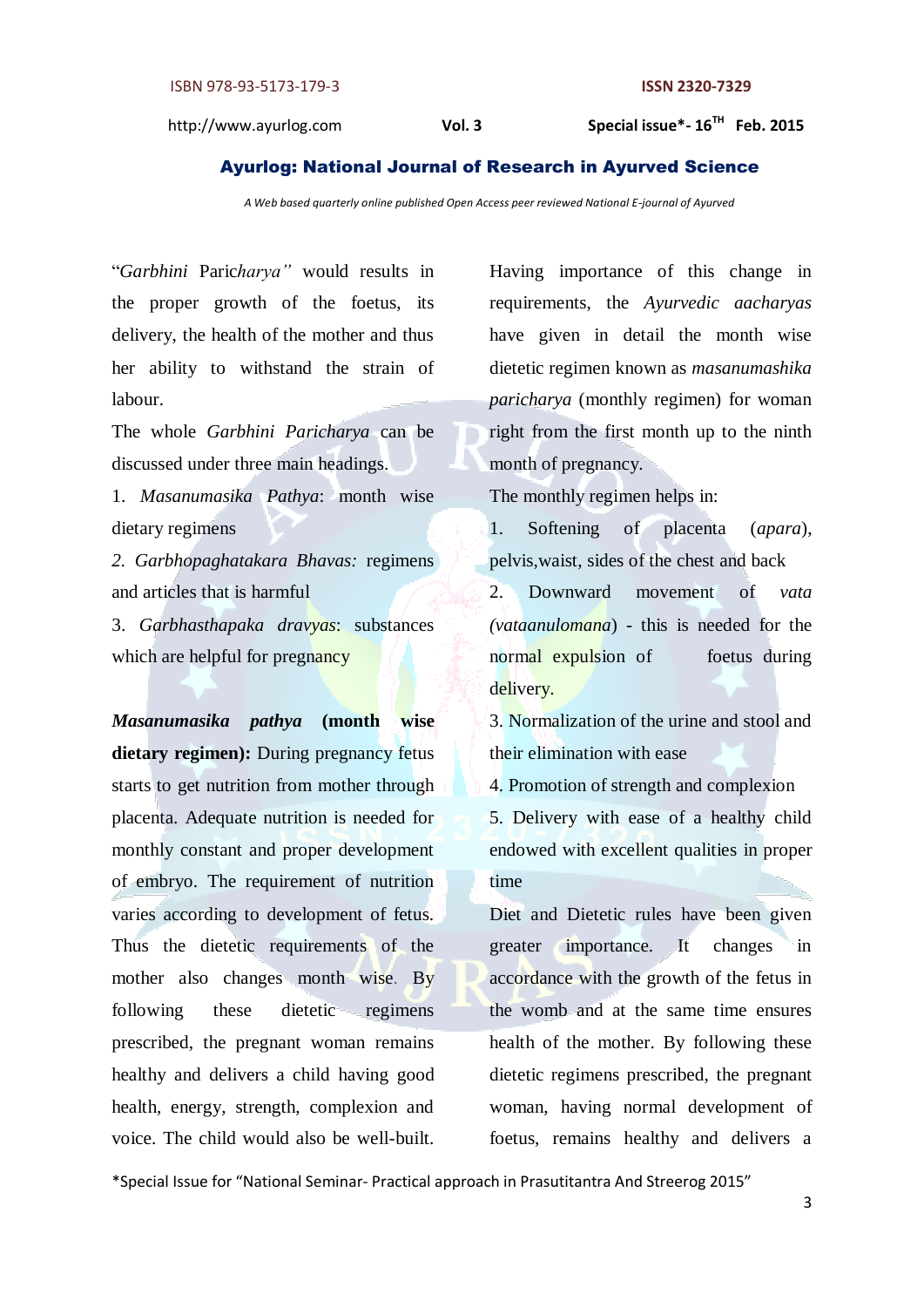Special issue\*-16<sup>TH</sup> Feb. 2015

## Ayurlog: National Journal of Research in Ayurved Science

*A Web based quarterly online published Open Access peer reviewed National E-journal of Ayurved*

child possessing good health, energy, strength, complexion and voice. The child would also be well built. They are recommended for the pregnant woman right from the first month up to the ninth month of pregnancy.

# **First month:**

As soon as pregnancy is suspected, mother should take non-medicated milk separately in desired quantity according to her digestive power and strength<sup>1</sup>. Good food should be taken in the morning and evening. Massage with oils should be given but rubbing of ointments should be avoided.

#### **Second month:**

Lady should take milk medicated with drugs having *Madhura Rasa a*nd liquids which are sweet and cold<sup>2</sup>.

# **Third month:**

In this month lady should take milk with honey and ghee and *Shashtika Shali* (a variety of rice) cooked in milk<sup>3</sup>.

# **Fourth month:**

Butter extracted from milk in the quantity of one *Aksha* (approximately 10 grams) or milk with butter should be given in this month**<sup>4</sup>** *. Cooked Shashtika Shali* with curd, pleasant food mixed with milk & butter and meat of wild animals can also be given**<sup>5</sup>** *.*

#### **Fifth month:**

*Ksheera sarpi - Ghee* prepared with butter extracted from milk is given in this month. Food

Advised in fourth month can also be given but instead of butter, ghee is given in this month<sup>6</sup>.

# **Sixth month:**

Lady should take *Ksheera sarpi* medicated with *Madhura oushadhas***<sup>7</sup>** . *Ghee* or rice gruel medicated with *Gokshura* (*Tribulus terrestris*) should be given in this month**<sup>8</sup>** . In this month in pregnant lady we commonly observe the swelling, retention of urine, *Madhura gana* drugs and *Gokshura* helps as diuretics.

# **Seventh month:**

The regimen of seventh month is same as that of sixth month**<sup>9</sup>** . Ghee medicated with *Vidarigandha* etc drugs can also be given which helps in the proper development of the foetus**<sup>10</sup>** .

#### **Eighth month:**

*Basti* i.e. Medicated enema, is administered during the eighth month. As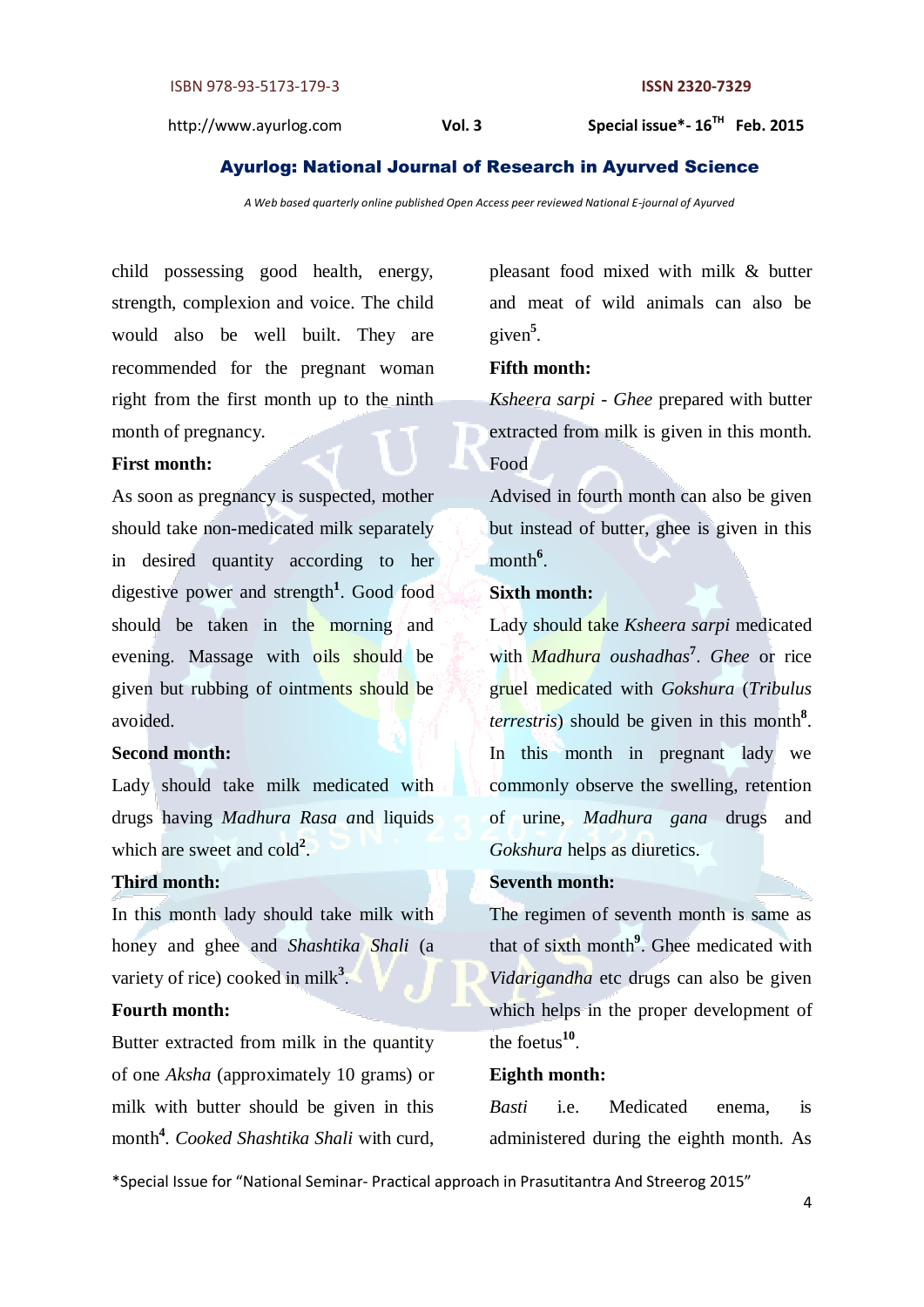#### Ayurlog: National Journal of Research in Ayurved Science

*A Web based quarterly online published Open Access peer reviewed National E-journal of Ayurved*

*Vata* plays an important role in the whole process of delivery. *Sushrutha* has advised *Asthapana basti* (a medicated enema with non unctuous substances like *kashaaya*) with decoction of *badari* (*Zizyphus jujube*) mixed with *Bala* (*Sida cardifolia*), *Atibala* (*Abutilon indicum*), S*hatapushpa*  (*Foeniculum vulgare*), *Palala* (pasted *Sesamum* seeds), milk, curds, *masthu* (sour buttermilk), oil, salt, *Madanaphala*  (Randia dumentorum) honey and *ghruta* and followed b*y Anuvasana basti* (amedicated - unctuous enema) with oils medicated with milk and decoction of drugs of *Madhura* group. These would help in clearing the retained faeces and helps in downward movement of *Vata***<sup>11</sup>** .

# **Ninth month:**

In this month, the pregnant lady should be given the *Anuvasana basti* with the oil medicated with *Madhura* group of drugs. The *Pichu* (Vaginal tampons) with the same oil is also administered for the lubrication of the vaginal passage**<sup>12</sup>** .

# *Garbhopghathakara bhavas***: Regimens and Articles which are harmful to foetus:**

Some of the food article and the activities are harmful for both mother and the baby, thus they should be avoided by the pregnant lady. The food articles which are having excessive *Teekshna* (Sharp), *Katu* (pungent), *Ushna* (hot), *Guru* and *Vishtambhi* (Heavy and hard to digest) properties should be avoided. She should also avoid the intoxicating substances like wine and also excessive intake of meat. She should also avoid the food substances which cause constipation and which are *Vidahi*. The food stuffs like yam, garlic and onion etc are also to be prevented. Even the *Kshara* foods (alkalis) are to be avoided. Among the activities, the pregnant lady should avoid excessive strenuous exercise and coitus, harsh, violent activities, travelling in uneven surface. She should avoid sleeping in day hours and awakening at night, *Utkatasana*, suppressing the natural urges oleation therapy and bloodletting procedures. It is said that the mental state of the mother can influence the outcome of pregnancy as well as the child to be born. In this regard she should always be in a pleasant state and she should neither touch nor see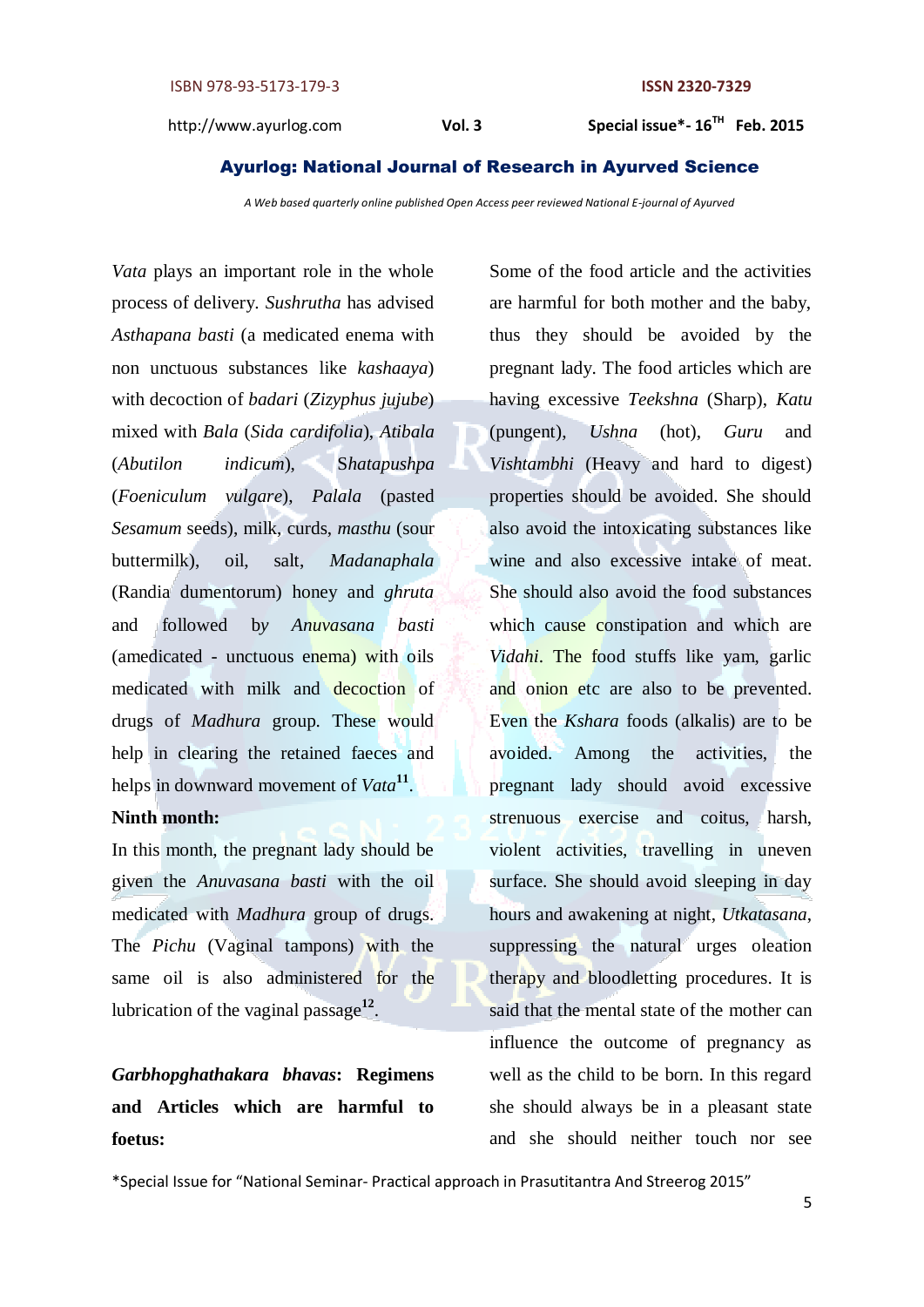#### Ayurlog: National Journal of Research in Ayurved Science

*A Web based quarterly online published Open Access peer reviewed National E-journal of Ayurved*

unpleasant things of disfigured persons (with some physical defects) scary objects, nor listen to exciting and scary stories and advised to listen the scriptures as per their religion. She should not talk in high voice and avoid thoughts which would promote her anger or fear. She should give up foul smelling, ugly sight and exciting story, should not eat dried up, stale, putrefied or wet food. She should avoiding outing, visit of lonely place, crimination. Thus all the harmful physical and mental activities should be avoided which would harm the foetus**<sup>13</sup>** .

*Garbhasthaapaka aushadhi* **-** Substances beneficial for maintenance of pregnancy and those drugs which are help in the proper maintenance of the *Garbha* by counter acting the *Garbhopaghatakara Bhavas*. These drugs can also be used in the recurrent abortion. The drugs like *Brahmi* (*Bacopa monnieri), Shatavari* (*Asparagus racemosus*), *Doorva* (*Cynodon dactylon*) etc are some of *the Garhashtapaka Dravyas* which helps in proper growth of the foetus and also gives the strength to the mother**<sup>14</sup>**. The

medicated ghee or milk prepared from these drugs can be taken orally or the bath with cold decoction of these drugs should be given in *Pushya Nakshtara*. They can also be tied to the right arm of the mother so that they are in close contact with her.

## **Discussion:**

*Ashwasana* (Psychological assurance**)** is the most important to stabilizes and support the psychology of pregnant women. During first trimester of pregnancy most women experience nausea and vomiting, thus cannot take proper diet. Use of cold and sweet liquid diet and milk will prevent dehydration and supply required nourishment. Apart from that drugs of *madhura* group being anabolic will help in maintenance of proper health of mother and fetus. Fourth month onwards muscular tissue of fetus grows sufficiently requiring more protein which is supplied by use of meat soup. By the end of second trimester most of the women suffer from edema of feet and other complications of water accumulations. Use of *Gokshura* a good diuretic in sixth month will prevent retention of water as well as its complication. The drugs of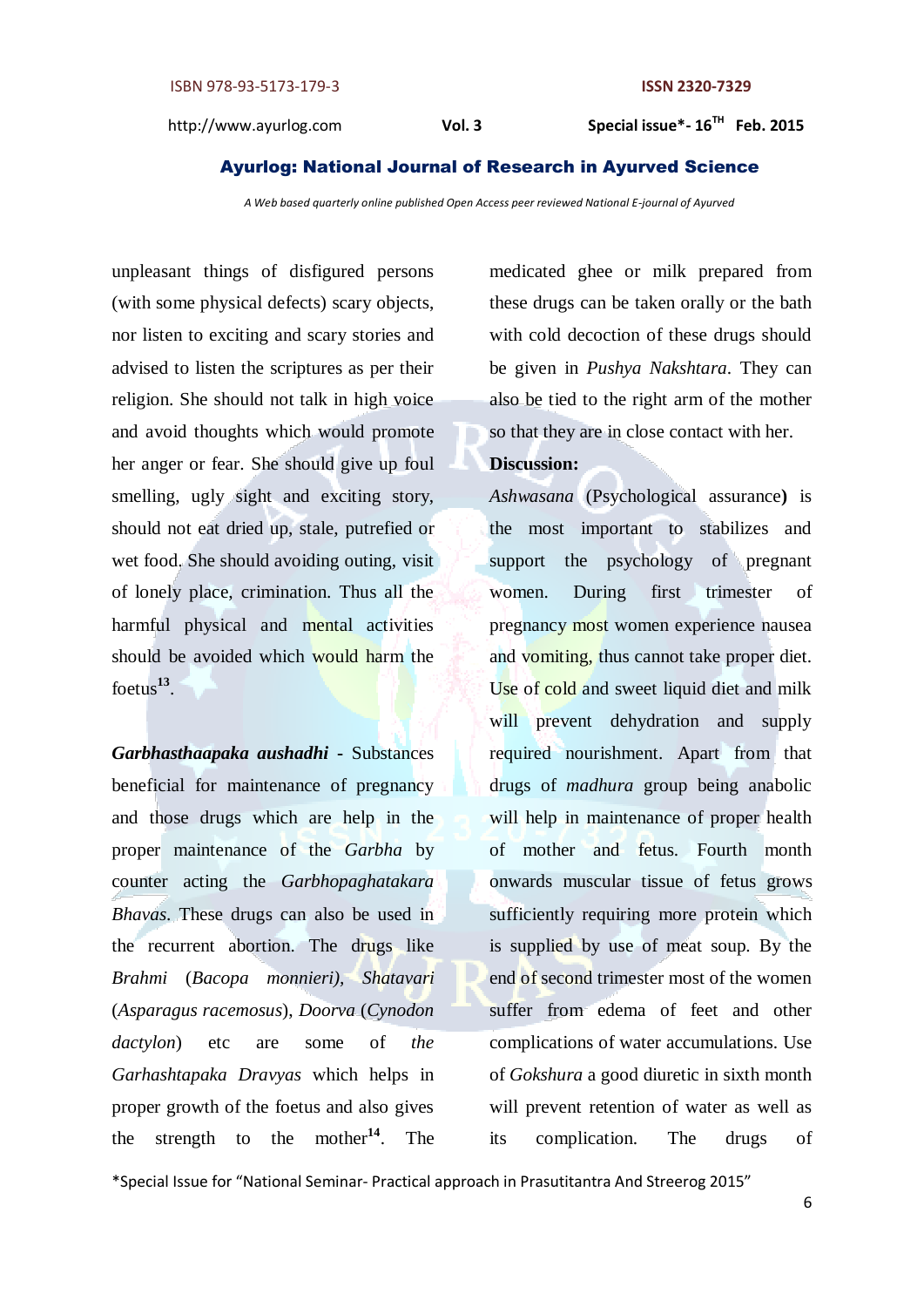#### Ayurlog: National Journal of Research in Ayurved Science

*A Web based quarterly online published Open Access peer reviewed National E-journal of Ayurved*

*vidaryadigandhadi* group are diuretic, anabolic, relieve emaciation and suppress *pitta* and *kapha*, their regular use in seve lating the function of myometrium during labour. Tampon of oil may destroy pathogenic bacteria of vaginal canal and prevent puerperal sepsis. It may also soften and relax vaginal passage thus help in normal labour. Some of the text book like *Arogya kalpadruma*, a *sampoorna balachikitsa* book explains medicated milk with *Shatavari* in the ninth month, as it enhances the production of breast milk. Though *Sushruta* has not specified any particular dietetic regimen for ninth month, on the other hand in the regimen of eighth month after use of enema continuous use of unctuous gruels and meat soup of wild animals' up to the period of delivery is advised. This indicates that the same diet mentioned is indicated in ninth month also. Milk and *madhura* groups of drugs have been advised for entire pregnancy period. Milk is a wholesome diet, the *madhura* groups of drugs are anabolic, and thus use of these will help in maintenance of proper health of mother, growth and development of fetus. During anti- natal care, *Garbhini* 

has been advised to avoid factors which produce psychological or physical strain such as *Vyayama* (Exercise), *Maithuna*  (Sexual Intercourse), *Krodha* (Anger). Though normal *Maithuna* and *vyayama* are beneficial, their excessive use or psychological trauma, sudden shock may precipitate abortion especially in women who prone for the same. Pregnant women, who carries over weight, riding vehicle may precipitate abortion due to sudden increase in intra abdominal pressure, prolonged squatting in abnormal postures and supine position may influence placental and uterine blood flow thus cause abortion, intrauterine death of fetus and other abnormalities. Excessive use of meat, wine, pulses and spices should be avoided during pregnancy, as it may cause the digestive abnormalities. Over eating in pregnancy may results in increase body weight of mother as well as fetus. It may cause pregnancy toxaemia and difficulty in labour. *Panchakarma* procedures like emesis, purgation can also precipitate abortion due to reflex stimulation of the myometrium.

#### **Conclusion:**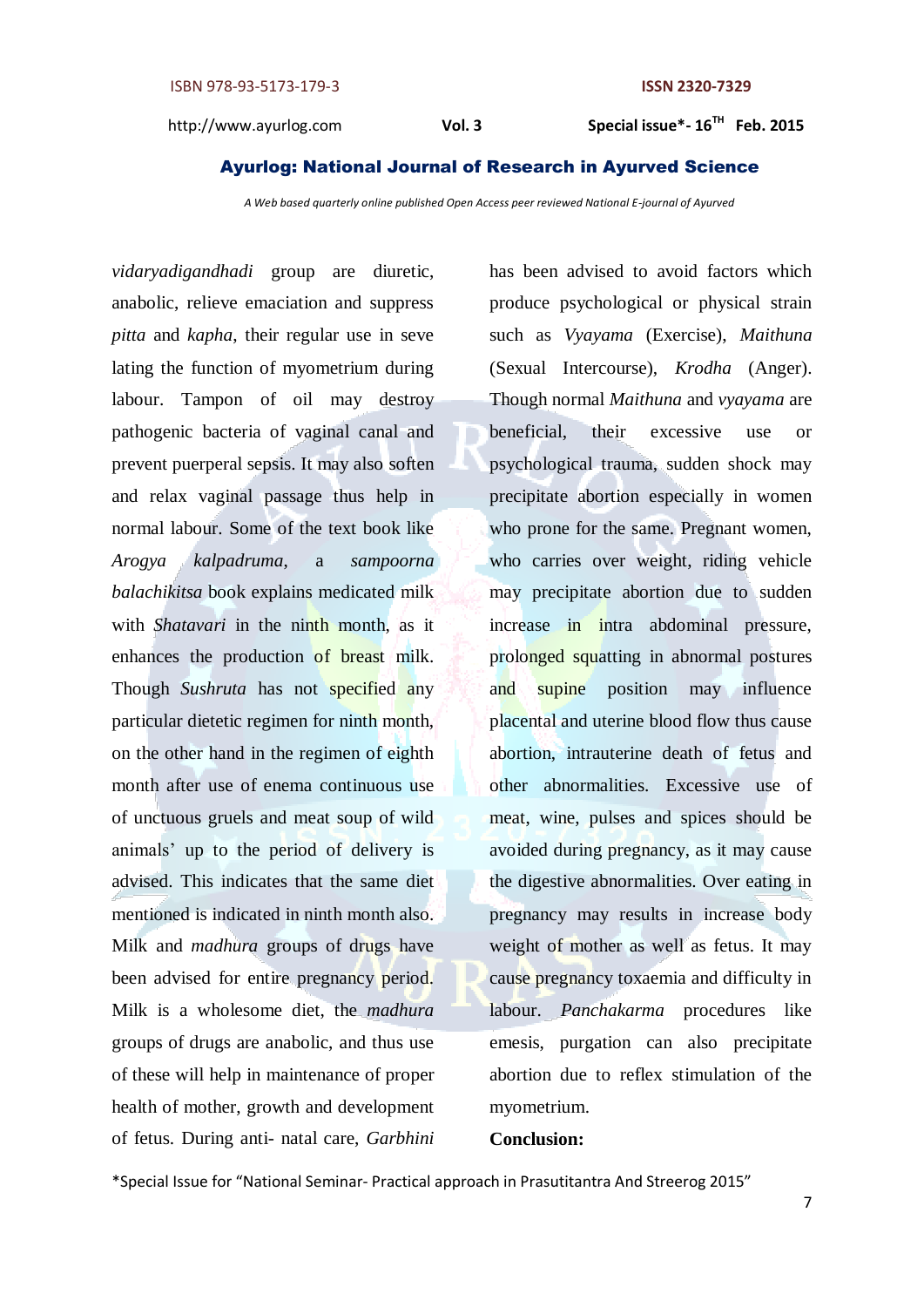#### Ayurlog: National Journal of Research in Ayurved Science

*A Web based quarterly online published Open Access peer reviewed National E-journal of Ayurved*

Ayurveda is ultimate science of life focusing every minute aspect of various stages of human life. *Garbhini paricharya* is one of its concepts explaining the importance of establishment of health of a woman before delivery; directing physicians and *garbhini* to adapt certain changes in the daily activities, diet, mental and social behavior**.** The dietetic regimen prescribed for the women having normal developments of foetus, women remains healthy and delivers the child possessing good health. By use of this fetal membranes, vaginal canal, abdomen, sacral region, flanks become soft, *vayu* moves in to its right path: urine, feces and placenta are excreted or expelled easily by their respective passages. Women gains strength, easily delivers at proper time. After a detailed review of various classical texts, it can be concluded that Ayurveda has executed the anti natal care (*Garbhini Paricharya*) in a meticulous fashion with a scientific background, focusing on every aspect required to cherish and replenish the health of woman and avoid complications during delivery.

#### *REFERENCE:*

- 1. Agnivesh," Charak Samhita", revised by Charak & Dridhbala, Elaborated Vidyotini Hindi commentary by Pt. Kashinath Shashtri and Dr. Gorakhnath Chaturvedi, Part-1, Sharira Sthana, Chapter-8, Jatisutreeya Shariradhyaya, Verse no.32, Varanasi, Chaukhamba Bharati Academy, Reprint 2005 at page no. 937.
- 2. Maharshi Sushruta; Sushrut Samhita edited with Ayurveda Tatva Sandipika Hindi commentary by Kaviraja Ambikadutta Shastri, Part-1, Sharira Sthana, Chapter-10, Garbhini Vyakaran Sharira, Verse no.4, Varanasi, Chaukhamba Bharati Sanskrit Sansthan, Reprint 2009 at page no. 99.
- 3. Ibid.
- 4. Agnivesh," Charak Samhita", revised by Charak & Dridhbala, Elaborated Vidyotini Hindi commentary by Pt. Kashinath Shashtri and Dr. Gorakhnath Chaturvedi, Part-1, Sharira Sthana,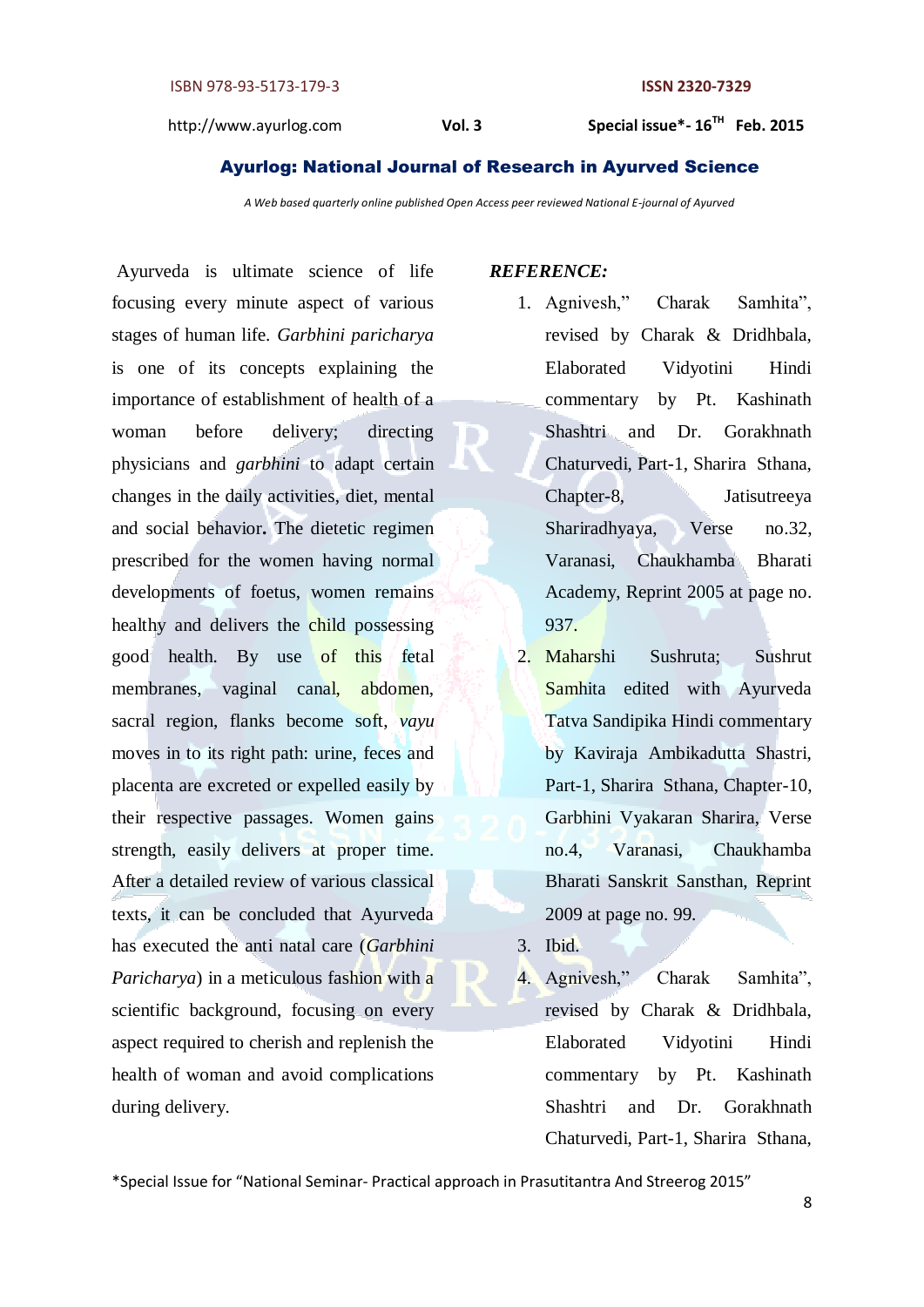#### Ayurlog: National Journal of Research in Ayurved Science

*A Web based quarterly online published Open Access peer reviewed National E-journal of Ayurved*

D

Chapter-8, Jatisutreeya Shariradhyaya, Verse no.32, Varanasi, Chaukhamba Bharati Academy, Reprint 2005 at page no. 937.

- 5. Maharshi Sushruta; Sushrut Samhita edited with Ayurveda Tatva Sandipika Hindi commentary by Kaviraja Ambikadutta Shastri, Part-1, Sharira Sthana, Chapter-10, Garbhini Vyakaran Sharira, Verse no.4, Varanasi, Chaukhamba Bharati Sanskrit Sansthan, Reprint 2009 at page no. 99.
- 6. Agnivesh," Charak Samhita", revised by Charak & Dridhbala, Elaborated Vidyotini Hindi commentary by Pt. Kashinath Shashtri and Dr. Gorakhnath Chaturvedi, Part-1, Sharira Sthana, Chapter-8, Jatisutreeya Shariradhyaya, Verse no.32, Varanasi, Chaukhamba Bharati Academy, Reprint 2005 at page no. 937.
- 7. Ibid.
- 8. Maharshi Sushruta; Sushrut Samhita edited with Ayurveda

Tatva Sandipika Hindi commentary by Kaviraja Ambikadutta Shastri, Part-1, Sharira Sthana, Chapter-10, Garbhini Vyakaran Sharira, Verse no.4, Varanasi, Chaukhamba Bharati Sanskrit Sansthan, Reprint 2009 at page no. 99.

- 9. Agnivesh," Charak Samhita", revised by Charak & Dridhbala, Elaborated Vidyotini Hindi commentary by Pt. Kashinath Shashtri and Dr. Gorakhnath Chaturvedi, Part-1, Sharira Sthana, Chapter-8, Jatisutreeya Shariradhyaya, Verse no.32, Varanasi, Chaukhamba Bharati Academy, Reprint 2005 at page no. 937.
- 10. Prof. (Km.) Premvati Tewari," Ayurvediya Prasutitantra Evam Striroga" Vol.-1, ISBN: 978-81- 7637-050-9, Prasutitantra (Obstetrics), Chapter-5, Signs/Symptoms of Pregnancy and Antenatal Care, Varanasi, Chaukhambha Orientalia, 2nd Edi. Reprint-2009, at page no. 221.